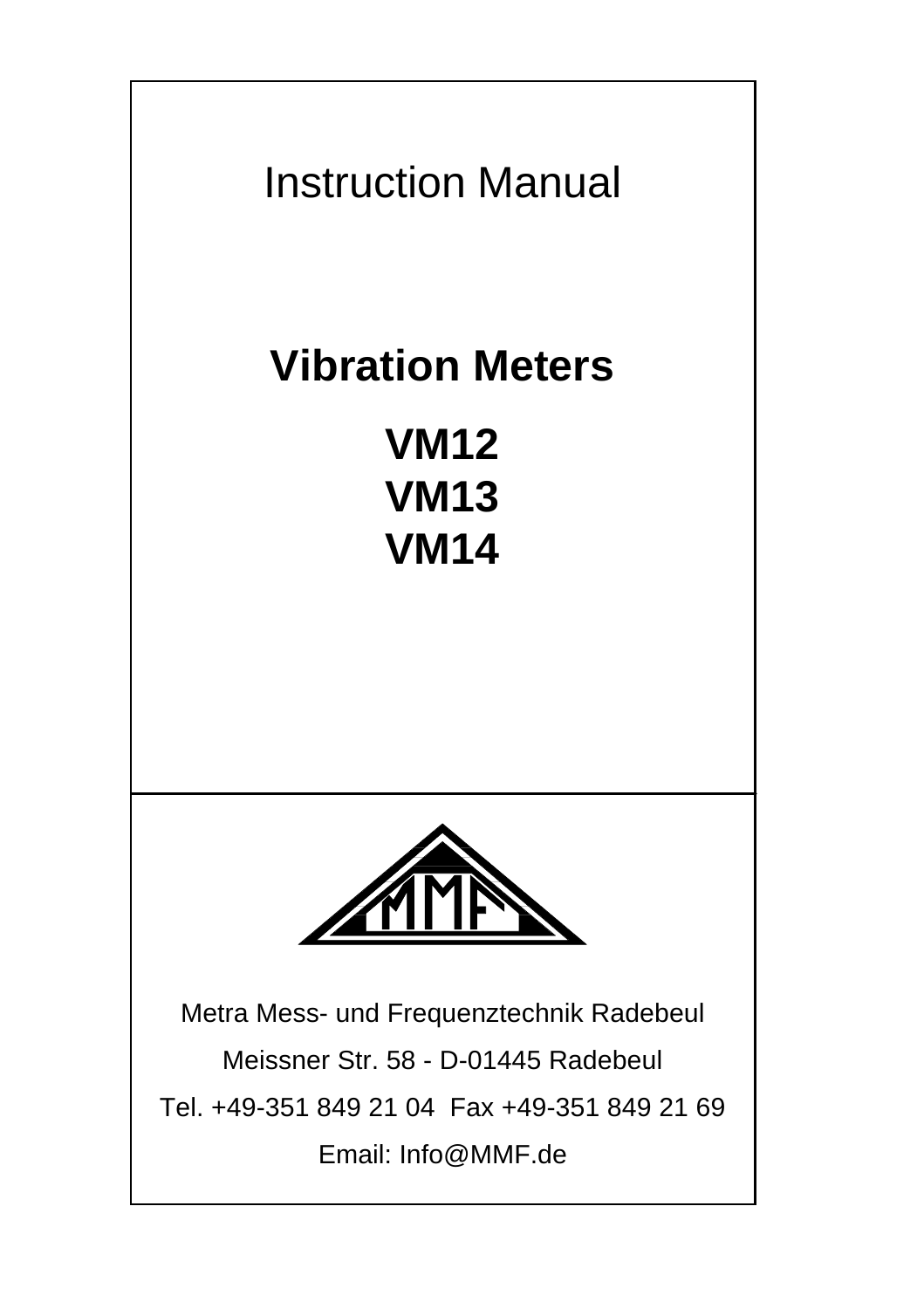# **Contents**

| 1. Purpose                                  |                                                           | 4              |
|---------------------------------------------|-----------------------------------------------------------|----------------|
| 2. How it Functions                         |                                                           | 5              |
| 3. Operation                                |                                                           | $\overline{7}$ |
| 3.1. Selecting Vibration Measurement Points |                                                           | $\overline{7}$ |
| 3.2. Temperature Measurement Points         |                                                           | 9              |
| 3.3. Measurement                            |                                                           | 9              |
| 3.4. Signal Output                          |                                                           | 10             |
| 4. Battery                                  |                                                           | 11             |
| 5. Calibration                              |                                                           | 11             |
| 6. Technical Data                           |                                                           | 13             |
|                                             | Appendix: Warranty Statement<br>Declaration of Conformity |                |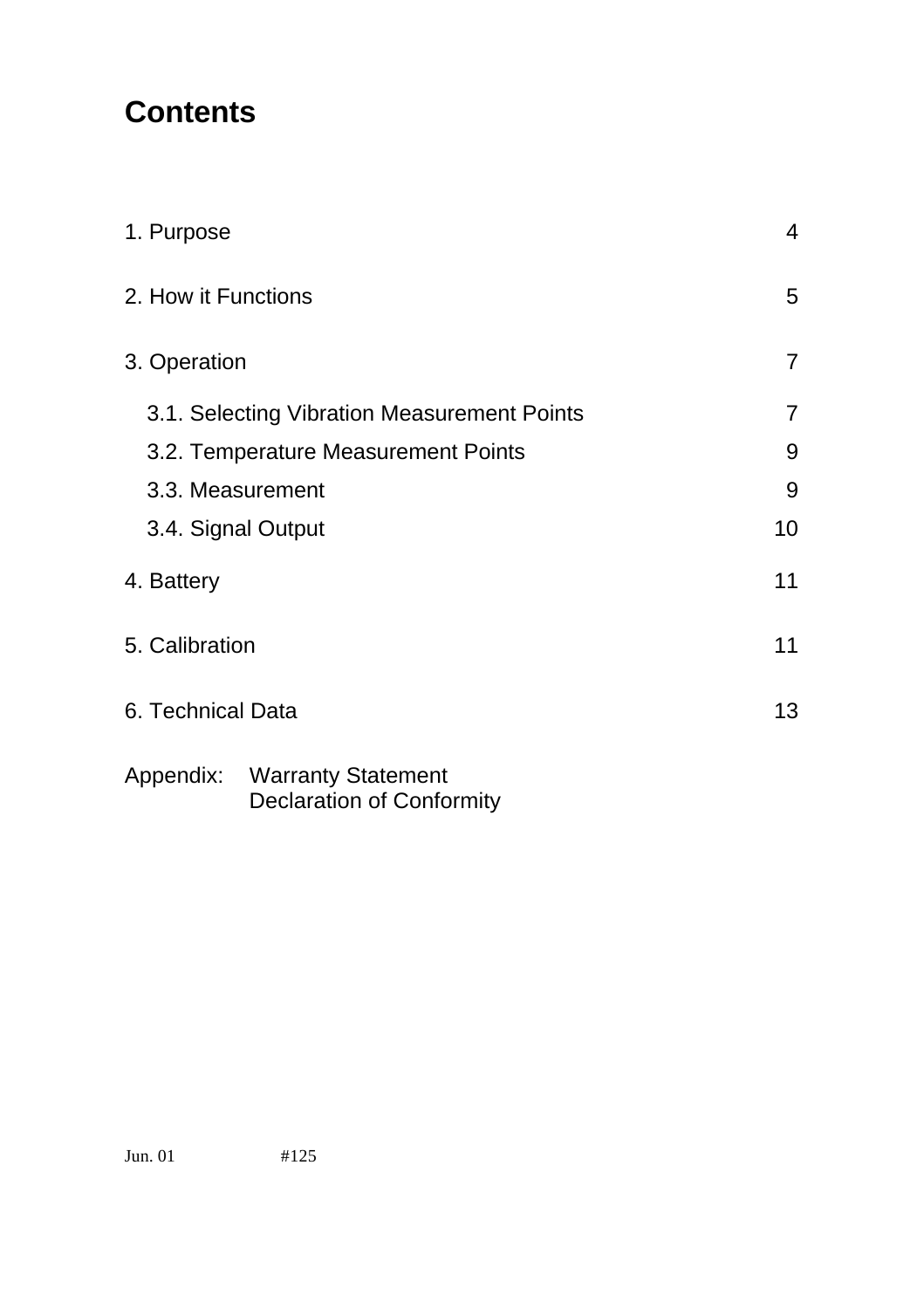

- 1 piezoelectric accelerometer<br>2 clamping magnet
- 2 clamping magnet<br>3 low noise transdue
- 3 low noise transducer cable<br>4 ON button
- ON button
- 5 selector switch v / a (VM13)
	-
- v / T (VM14)<br>utput (VM12 / 13)  $6$  wide band signal output
- 7 battery compartment
- 8 temperature probe (VM14)

# **Display:**

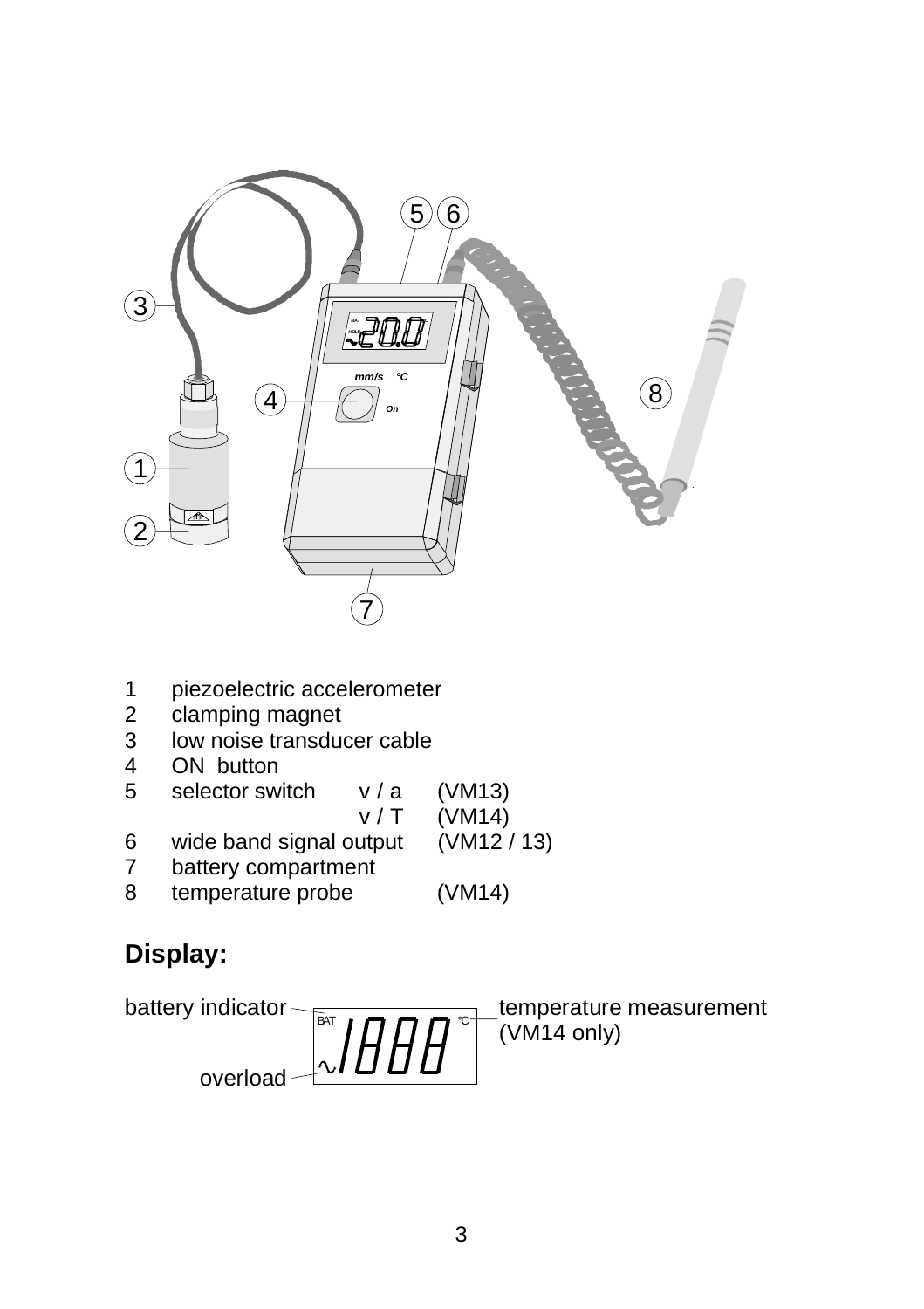# **1. Purpose**

The vibration meters VM12, VM13 and VM14 are suitable for routine check of vibration in rotating machines. The 3 models have the following features:

- VM12: vibration velocity (severity)
- VM13: vibration velocity (severity) and vibration acceleration • VM14: vibration velocity (severity) and temperature

**Vibration velocity** or severity is mainly used to evaluate vibrations due to unbalance. Reasons for unbalances can be for instance loose bolts, worn bearings or dirt layers on fan blades. Some effects may reinforce each other. Vibration severity is a measure of the energy content of vibrations and is thus an indicator of machine-health.

Several national and international standards define the measurement procedure.

The **vibration acceleration** range was especially designed for bearing noise. Low frequency signal components caused by unbalance do not affect the measurement.

Additionally, the VM14 provides a **temperature** probe. Bearing or gear box temperatures may also be an indicator of wear.

The vibration meters are useful tools in the pocket of the maintenance engineer. Used for routine vibration checks they can prevent unexpected breakdown and thereby save investment.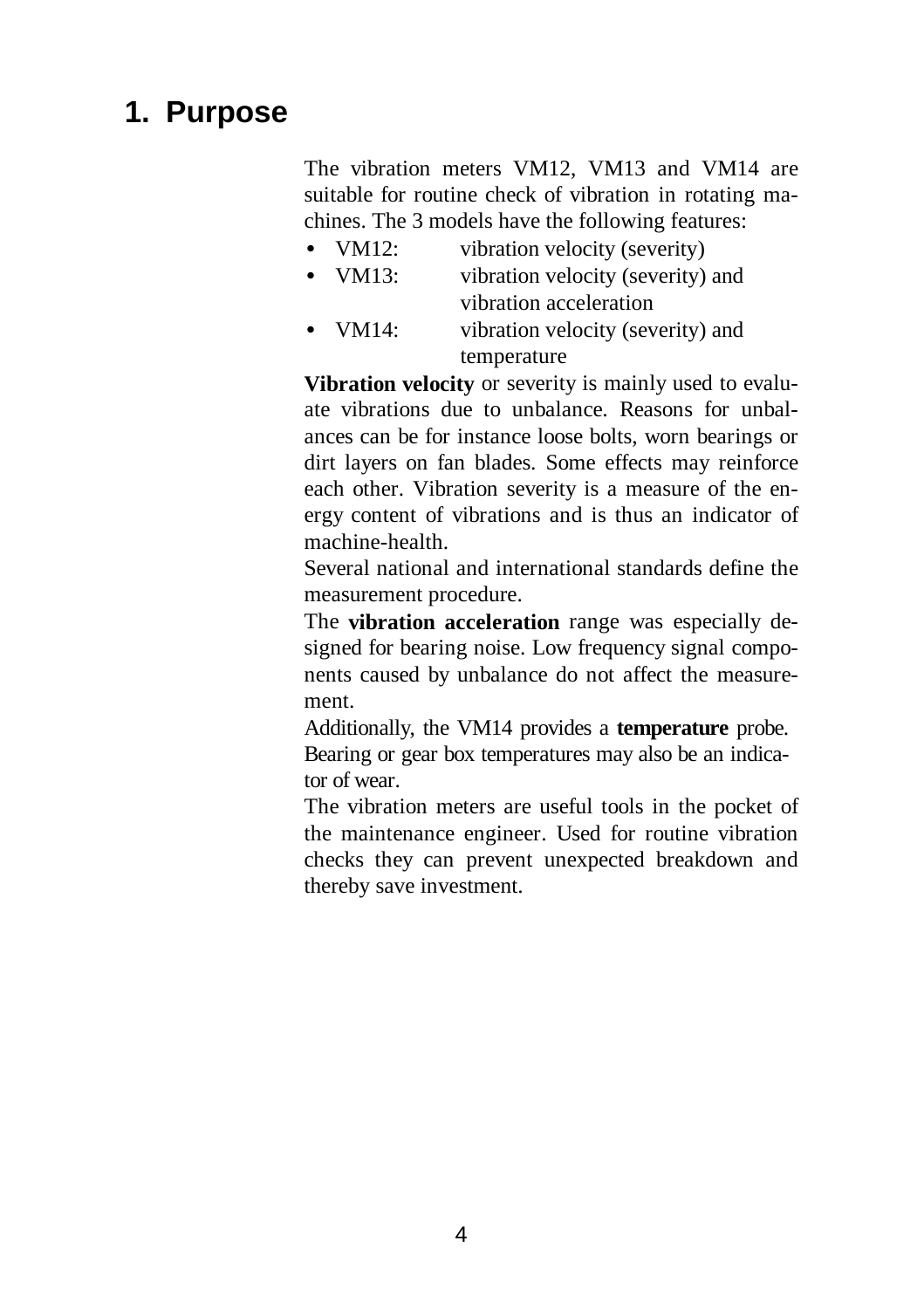# **2. How it Functions**





Figure 1: Block Diagram

**Vibration** The instrument measures vibration severity or velocity **Severity** according to ISO 10 816 and corresponding standards. Vibration severity is shown in mm/s over a frequency range of 10 .. 1000 Hz.

The charge output signal of the accelerometer is transformed into voltage by a charge converter stage. An integrator transforms acceleration into velocity, followed by a band-pass filter of 10 .. 1000 Hz. The band-pass amplitude response is illustrated in Figure 2.

The root-mean-square value of the filtered velocity signal is displayed on the LCD.

Models VM13 and VM14 measure vibration severity between 0.2 and 200 mm/s. The VM12 is available in two versions:

- VM12-1 with 0.2 ... 200 mm/s
- VM12-2 with 2 .. 2000 mm/s.

The model number of your VM12 is shown on the label at the back.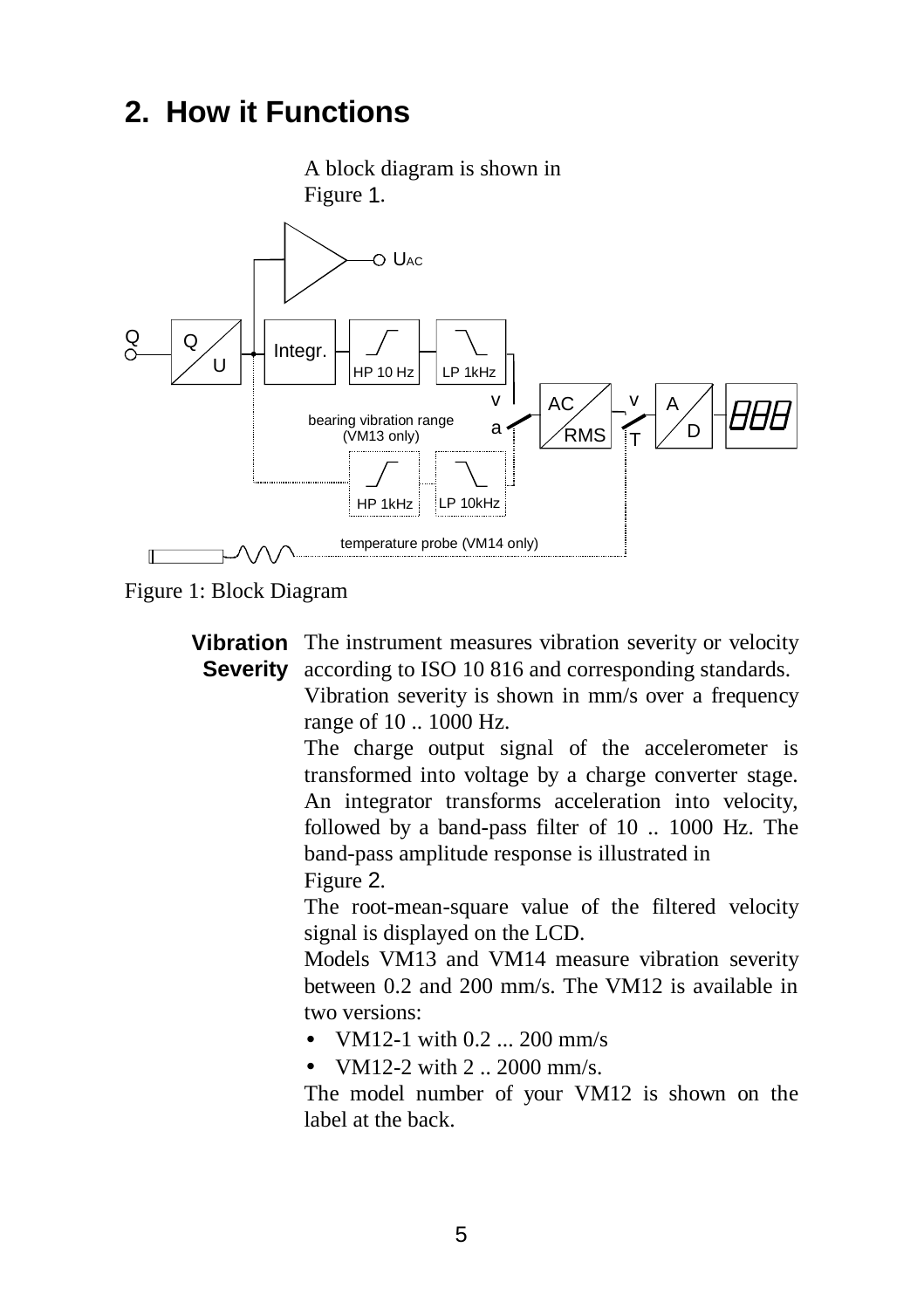**Vibration** In the acceleration mode the VM13 measures vibration **Acceleration** acceleration between 1 and 10 kHz. Two models are available:

- VM13-1 with  $0.2 \div 200$  m/s<sup>2</sup>
- VM13-2 with  $2.2000$  m/s<sup>2</sup>

The label at the back of the instrument shows the model number of your VM13.

The only differences between velocity and acceleration signal processing are the bypass of the integrator stage and different filter frequencies.

The frequency range 1 .. 10 kHz is especially suited for bearing vibrations. The lower limit of 1 kHz cuts off spectral parts which are contributed by unbalances. These signal components usually have higher amplitudes than the bearing noise and would it make difficult to measure the latter.

Figure 2 shows the typical amplitude response.



#### Figure 2: Amplitude Response of Vibration Severity and Acceleration

**Temperature** The temperature probe of the VM14 is suitable for measurements within the range of -20 .. 150 °C. The temperature / vibration selector switch is at the top of the instrument. If the temperature range is selected a "°C" symbol appears at the display. The temperature probe can be attached to the enclosure of the instrument for convenient transport.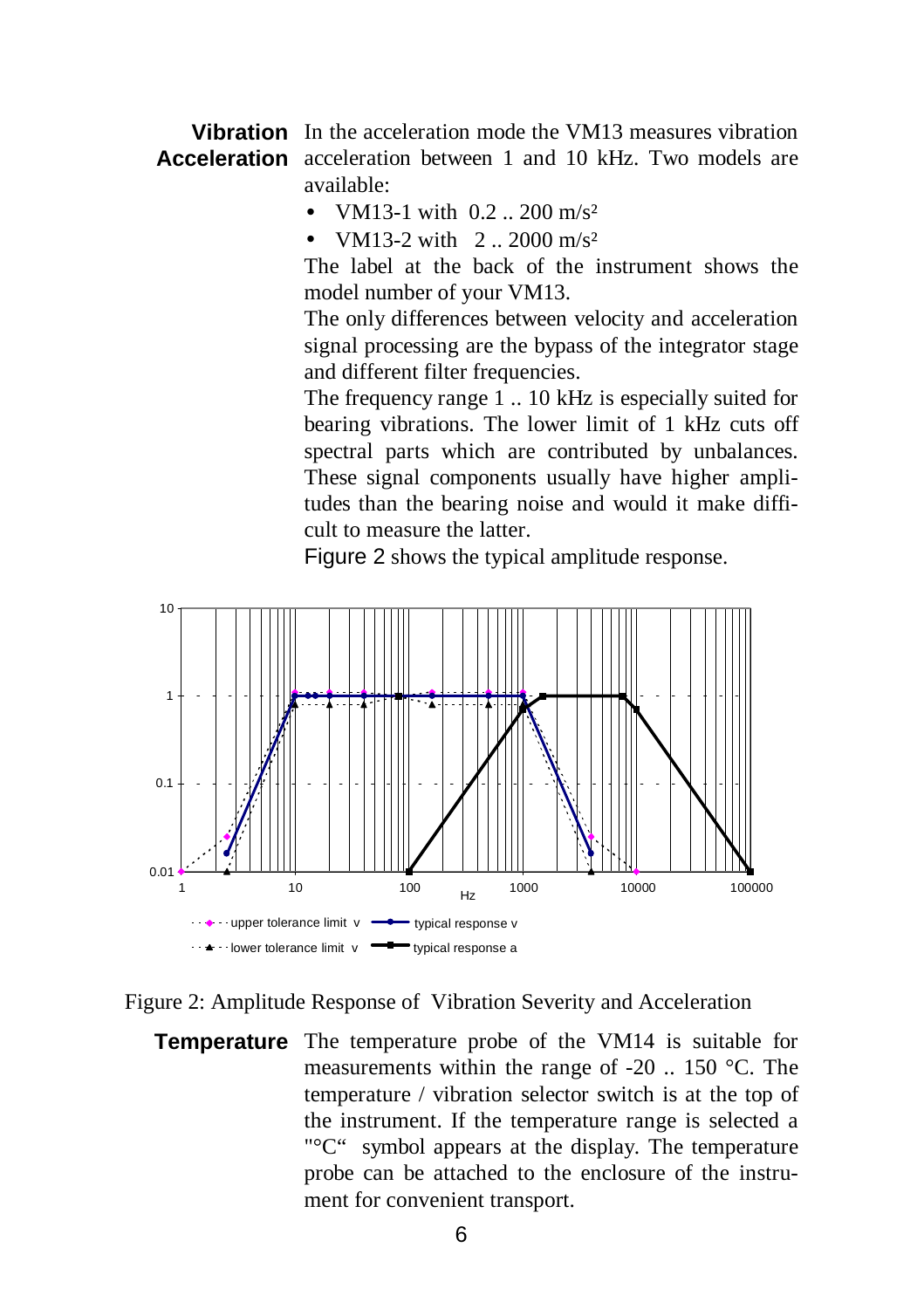# **3. Operation**

# **3.1. Selecting Vibration Measurement Points**

**Location** Before making measurements, you will need to select suitable attachment points on the machine for the sensor. Experience in machine condition maintenance is advantageous for selecting optimum points. Dynamic forces are normally transmitted via bearings and their housings into the machine frame. Therefore bearing housings or points close to bearings are well

> suited. Less suitable are light or flexible machine parts. Note that scratched, uneven or too small surfaces are major causes of error, especially at higher frequencies.

Attachment For optimum coupling conditions, we recommend attaching polished steel chips with a diameter of 20 mm / 0.8 in or more to the surface of the selected points of the machine using epoxy glue or welding.

> The easiest way to attach the accelerometer is the supplied clamping magnet. Another way is the M5 mounting stud if an M5 thread exists at the measurement point.

> A thin coat of grease or silicone gel on the coupling surfaces may improve the transmission of high frequencies.

> For making quick estimated vibration severity measurements we have supplied a probe which can be screwed on to the base of the accelerometer.

> However, some experience is required for reproducible results. The probe is not recommended for measuring bearing noise (range a).

> Figure 3 shows the coupling resonance of the described methods.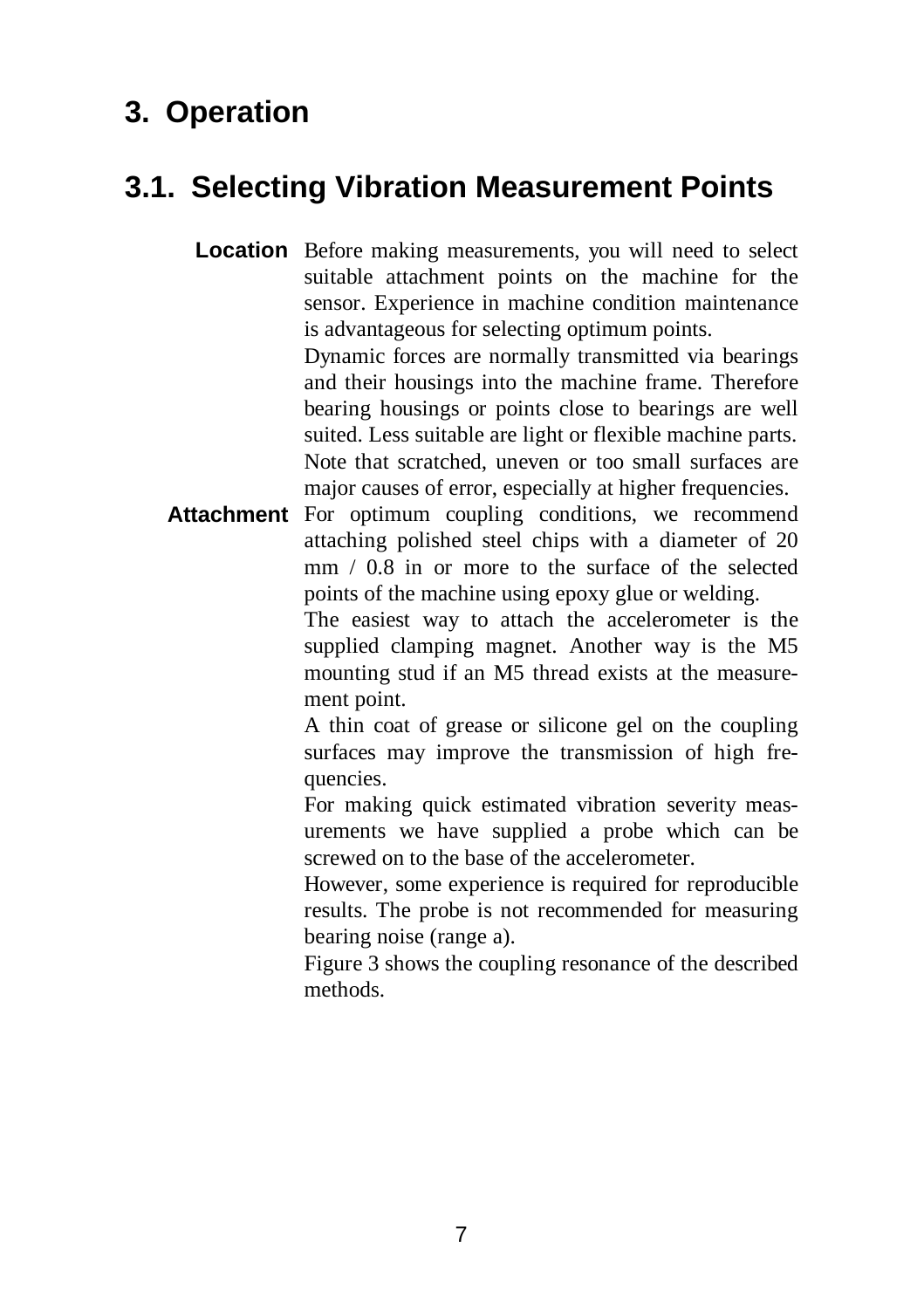

The next step is to determine typical and maximum allowable values. A simple way is to use standards specifying limits depending solely on machine power and foundation type as given for example in ISO 10816. (Figure 4).



Figure 4: Machine Condition to ISO 10816

The diagram above is based on the following classification:

- Group S: machine components and motors which are rigidly connected to the machine body, e.g. electric motors up to 15 kW
- Group M: electric motors 15 to 75 kW without special foundation, rigidly installed motors or machines up to 300 kW with special foundation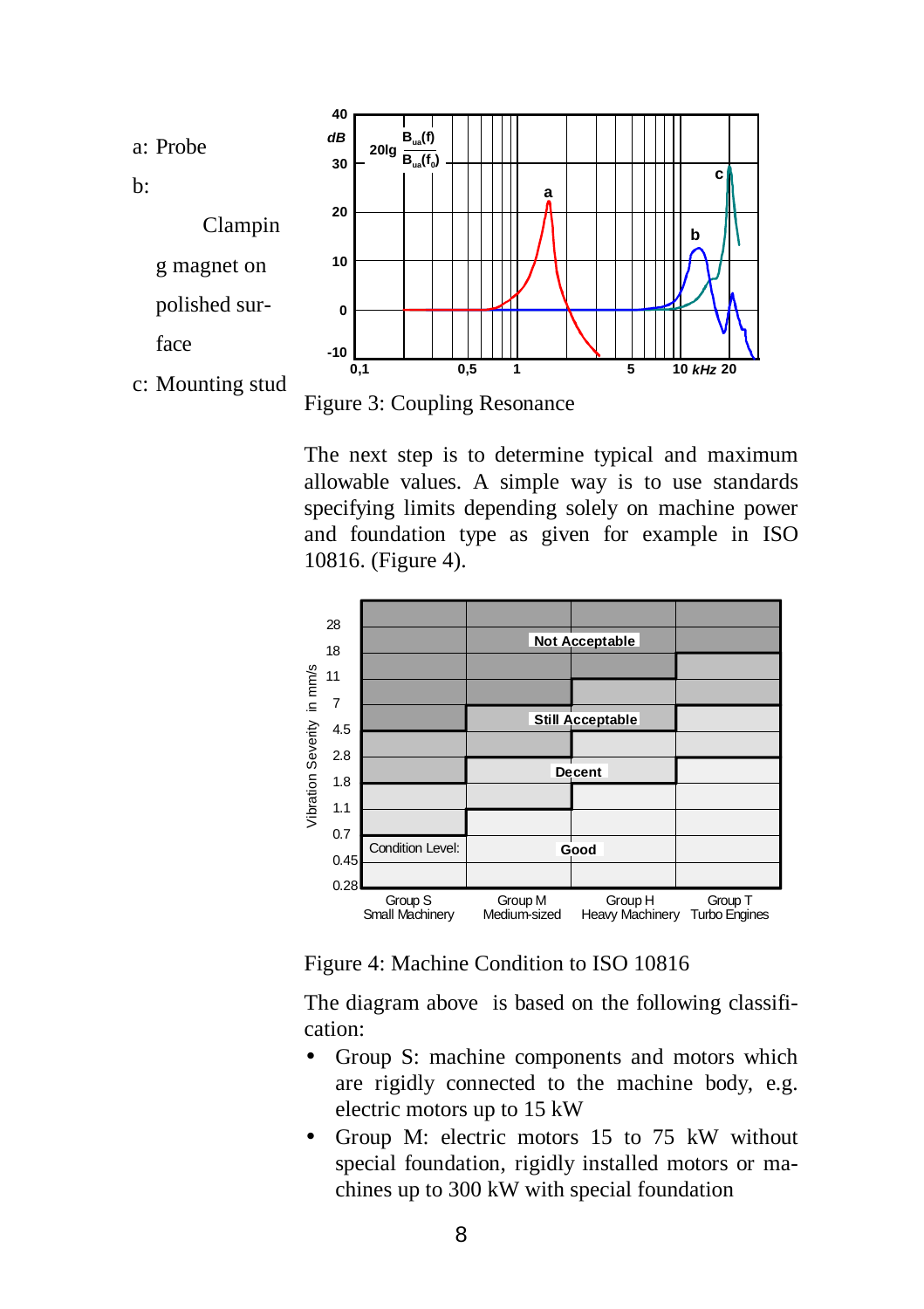- Group H: big driving and other machinery with rotating parts at rigid and heavy foundation which is relatively stiff in the measured vibration axis
- Group T: big driving and other machinery with rotating parts and foundation which is relatively pliable in the measured vibration axis, e.g. turbo generators and gas turbines over 10 MW

# **3.2. Temperature Measurement Points**

If possible, use the same steel chips as for the vibration sensor for temperature measurement. Only a smooth, even and metallic surface will result in a low time constant for quick and precise temperature readings. On good coupling conditions the measurement value will be stable after some seconds. If temperature is taken at painted parts, uneven, dirty or rusty surfaces, measurement gets usually very slow because of insufficient heat conduction.

## **3.3. Measurement**

Day-to-day measurements can be made by persons without any particular experience. The instrument is very easy to use:

- 1. Choose range v (vibration severity), a (acceleration, VM13 only) or T (temperature, VM14 only).
- 2. Attach the accelerometer to the prepared point or press the thermometer probe vertically at the prepared point
- 3. Push ON button
- 4. After a few seconds the reading will be stable and can be read and noted

Small input signals may take a few seconds longer to stabilize due to internal time constants.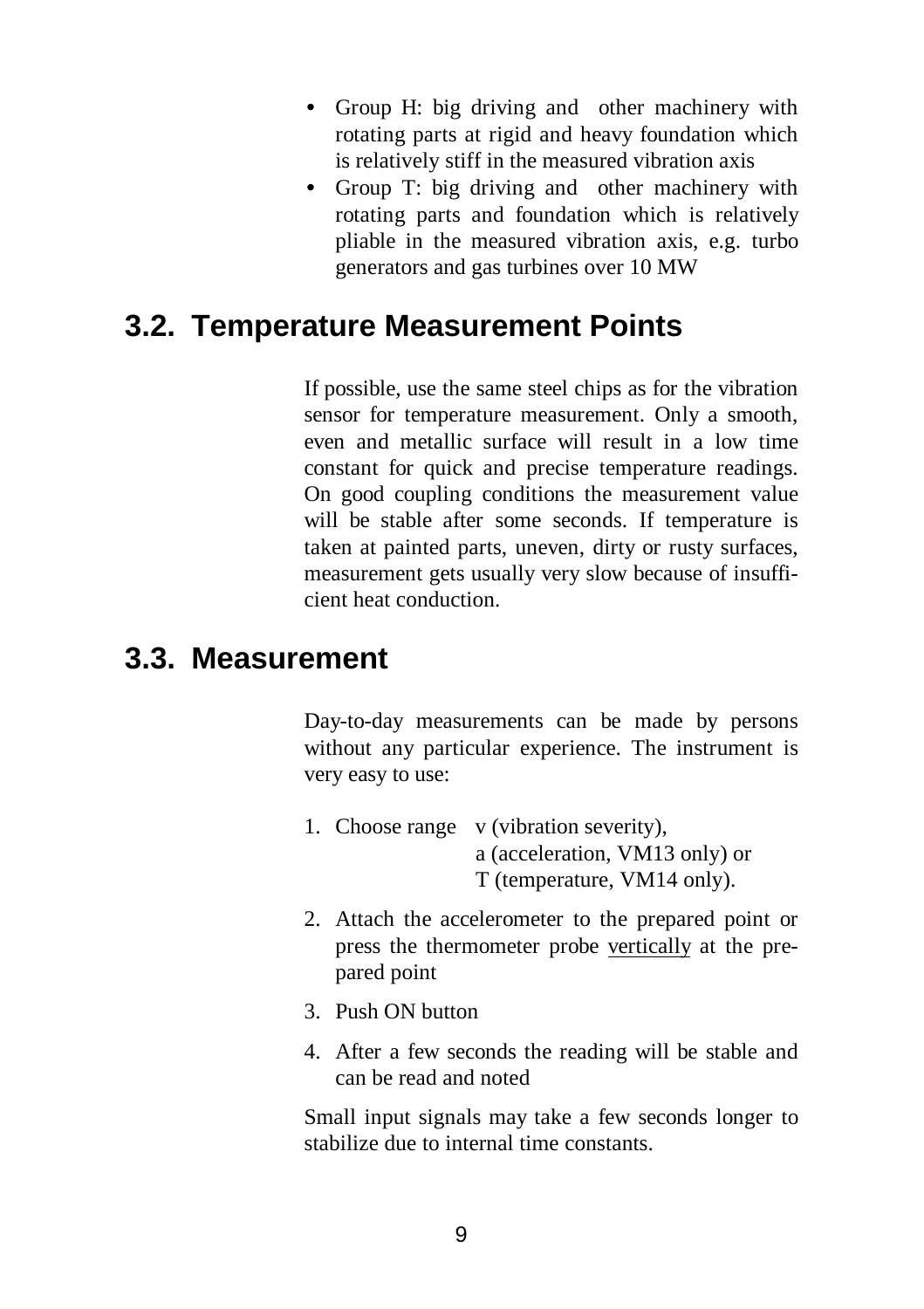**Overload** Under extreme conditions output overload can occur. In this case the display shows "1 ." In case of major high frequency signal components (particularly in the v range) a possible overload of the input stage is indicated by a " $\sim$ " symbol.

#### **Shut-off Timer** After 2 minutes the instrument shuts off automatically. Notice: Loose accelerometer cable connectors may cause considerable measurement errors.

## **3.4. Signal Output**

The unfiltered acceleration output signal of the VM12 and VM13 is available at the wide-band signal output. Frequency analyzers, scopes and other equipment can be connected to the meter's output using a cable we supply. The output connector is a 3.5 mm phone jack. A BNC / 3.5 mm cable belongs to the supplied accessories.

The sensitivity of the signal output in relation to the accelerometer input is

- $10 \text{ mV/pC}$  for VM12 and VM13-1
- $1 \text{ mV/pC}$  for VM13-2.

The output swing is  $\hat{u}_{\text{OUT}} > 3$  V. The lower frequency limit is 3 Hz. The upper frequency limit is limited by the accelerometer. The linear frequency range of the supplied transducer is about 10 kHz. The sensitivity of the accelerometer was determined individually (see chapter Technical Data).

Thus the signal output voltage can be directly converted into acceleration.

#### **Example:**

Accelerometer sensitivity (see Technical Data): Measured output voltage: Instrument:

Measured acceleration:

$$
B_{qa} = 2.5 \text{ pC/ms}^2
$$
  
\n
$$
U_{OUT} = 500 \text{ mV}
$$
  
\n
$$
VM12 (B_{uq} = 10 \text{ mV/pC})
$$
  
\n
$$
a = \frac{U_{OUT}}{B_{uq} \cdot B_{qa}}
$$
  
\n
$$
\underline{a = 20 \text{ ms}^2}
$$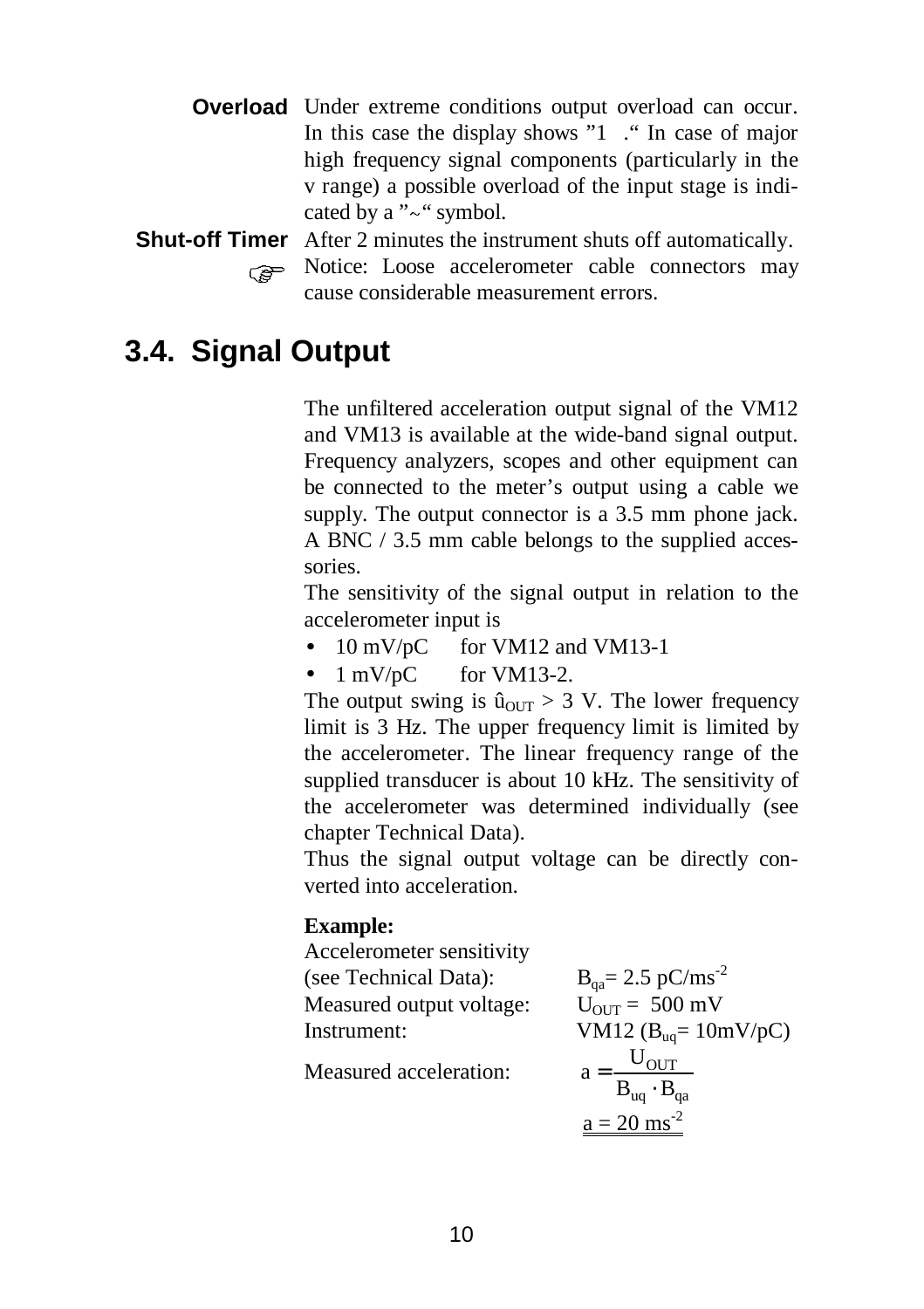# **4. Battery**

The instruments are powered by a 9 V battery IEC 6F22. Battery life depends on battery type. Usually between 2000 and 3000 measurements of 2 minutes duration can be made. The shut-off mode supply current is extremely low and in the range of battery selfdischarge. A low battery (7 V) is indicated by a "BAT" symbol on the LCD.

Even at battery voltage of 6.5 V the instrument works with less than 5 % error.

# **5. Calibration**

**Vibration** The accuracy of the vibration severity range can be Severity tested easily using a vibration calibrator, for instance the Metra VC10. Such calibrators excite the accelerometer with a specified vibration velocity of 10 mm/s. Then the display can be compared to the rated value.

**Vibration** The acceleration calibration of the VM13 is more **Acceleration** complex. We recommend a method using an input voltage instead of mechanical vibration. This approach does not require a costly high frequency vibration exciter and can be carried out with regular laboratory equipment. All you need is a shielded calibration capacitor (recommended 1 nF, 0.5 %) and a sine wave generator. The calibration capacitor replaces the internal piezo-capacitor of the accelerometer. By connecting the capacitor between generator and VM13 input an accelerometer signal can be simulated. Figure 5 shows the circuit. Note that the ground terminals of the generator and the VM13 need to be connected.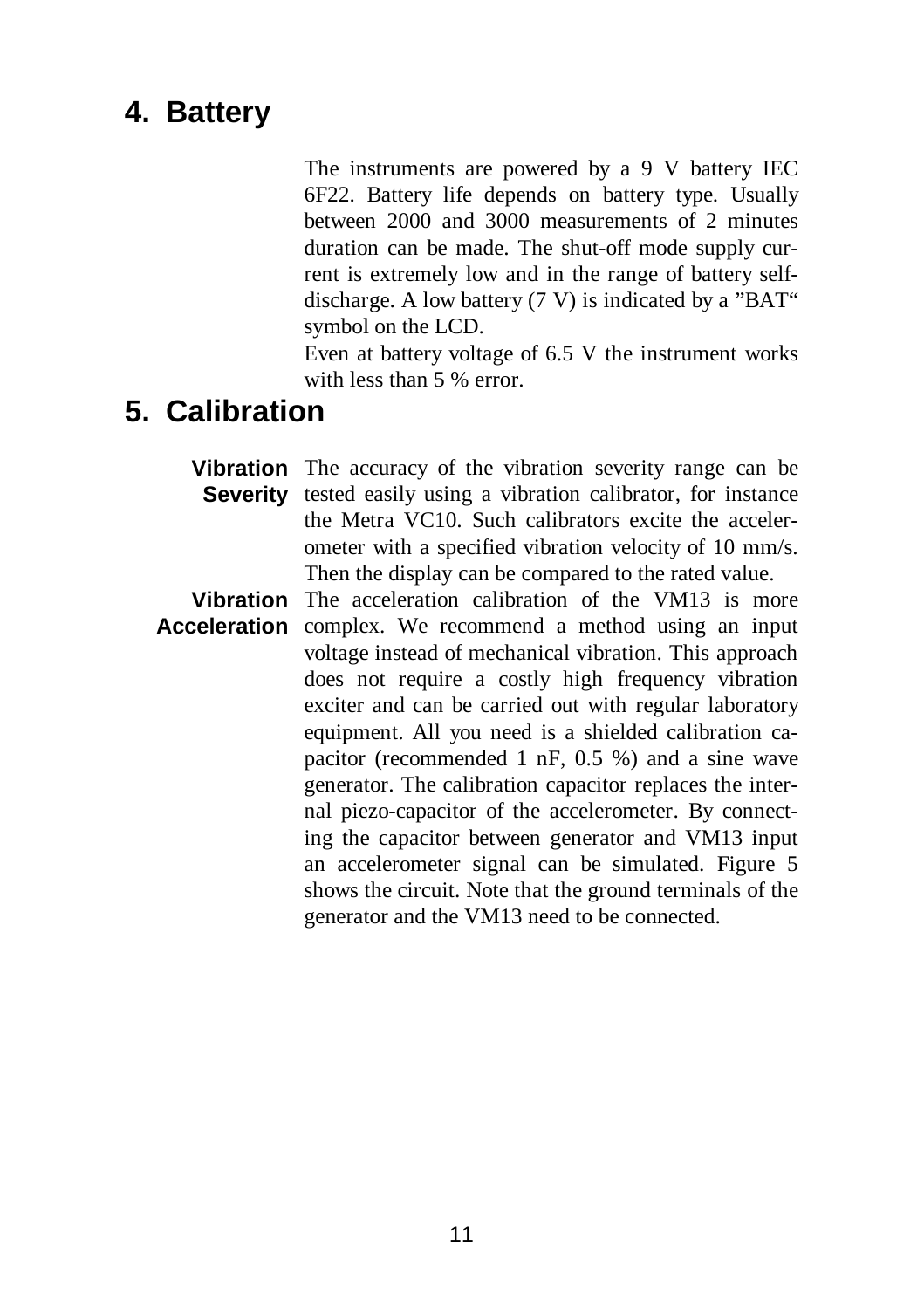

Figure 5: Calibration of the acceleration range

If a 1nF capacitor is used the following relation is obtained: 1mV generator voltage corresponds to 1pC charge input.

Please take into consideration the accelerometer sensitivity  $(mV/ms^{-2})$  as noted in the Technical Data chapter.

**Example:** The sensitivity of the supplied accelerometer is  $2.5 \text{ mV}$ /ms<sup>-2</sup>. To obtain a charge input corresponding to 100 m/s² the generator has to supply 250 mV. All quantities are RMS values.

 $\overline{a}$ Please note that the achieved calibration is only valid<br>with the symplical accelerancter. To such academics with the supplied accelerometer. To avoid confusion the serial number of the accelerometer is noted in the Technical Data chapter.

**Calibration** Annual re-calibration is recommended by the manu-**Service** facturer. Metra also offers a calibration certification service. We adjust your instrument corresponding to a reference accelerometer of the German National Authority of Metrology (PTB). On demand we provide a Calibration Certificate.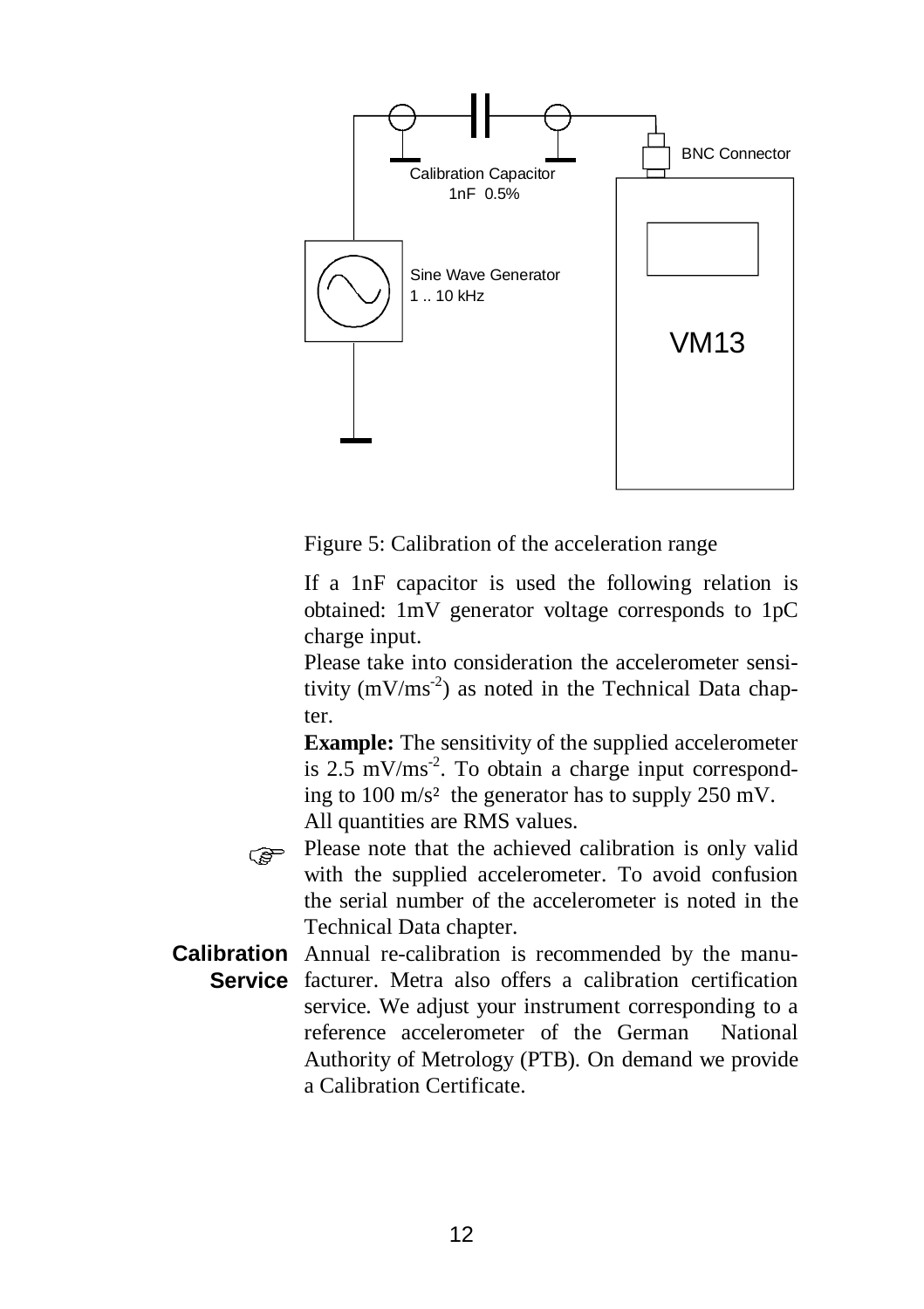# **6. Technical Data**

#### **Ranges**

| Vibration severity         | $0.2$ $\ldots$ 200<br>mm/s                                                       | VM12-1,<br>VM13, VM14             |  |
|----------------------------|----------------------------------------------------------------------------------|-----------------------------------|--|
|                            | $0.02$ $\dots$ 20                                                                | VM12-2<br>mm/s                    |  |
| Vibration acceleration     | $0.2$ 200                                                                        | $m/s^2$<br>VM13-1                 |  |
|                            | 22000<br>$m/s^2$                                                                 | VM13-2                            |  |
| Temperature                | $-20.150$<br>$\rm ^{\circ}C$                                                     | <b>VM14</b>                       |  |
| <b>Accuracy</b>            | $\pm$ 5%, $\pm$ 2 Digits<br>±3 K                                                 | vibration<br>temperature          |  |
| <b>Inputs</b>              | charge input, BNC socket<br>temperature probe, Binder 711 socket                 |                                   |  |
| <b>Frequency ranges</b>    |                                                                                  |                                   |  |
| Vibration severity         | 10  1000 Hz to ISO / DIN / VDI                                                   |                                   |  |
| Vibration acceleration     | 1.10                                                                             | $kHz$ (-3 dB)                     |  |
| <b>Display</b>             | $3\frac{1}{2}$ digits, LCD                                                       |                                   |  |
| <b>Indicator functions</b> | overload, battery discharge                                                      |                                   |  |
| <b>Signal output</b>       | acceleration signal,                                                             |                                   |  |
| (VM12, VM13)               | $10 \text{ mV/pC}$                                                               | VM12, VM13-1                      |  |
|                            | $1 \text{ mV/pC}$                                                                | VM13-2                            |  |
|                            | $\hat{u}_{OUT} > 3 \text{ V}, \text{R}_{OUT} = 600 \Omega;$<br>3.5 mm phone plug |                                   |  |
| <b>Battery</b>             | 9V block IEC 6F22;                                                               |                                   |  |
|                            | of 2 minutes each                                                                | life time 2000  3000 measurements |  |
| <b>Operating</b>           | $-10$ $50^{\circ}$ C / 32 130 °F                                                 |                                   |  |
| temperature range          | rel. humidity 95 %,<br>no condensation                                           |                                   |  |
| <b>Dimensions</b>          | $120 \times 60 \times 30 \text{ mm}^3$ /                                         |                                   |  |
|                            | 4.7 x 2.4 x 1.2 in <sup>3</sup>                                                  | VM12, VM13                        |  |
|                            | $120 \times 75 \times 30 \text{ mm}^3$ /                                         |                                   |  |
|                            | $4.7 \times 3 \times 1.2$ in <sup>3</sup>                                        | <b>VM14</b>                       |  |
| Weight incl. battery,      | approx. 150 g / 5.3 oz                                                           |                                   |  |
| without accelerometer      |                                                                                  |                                   |  |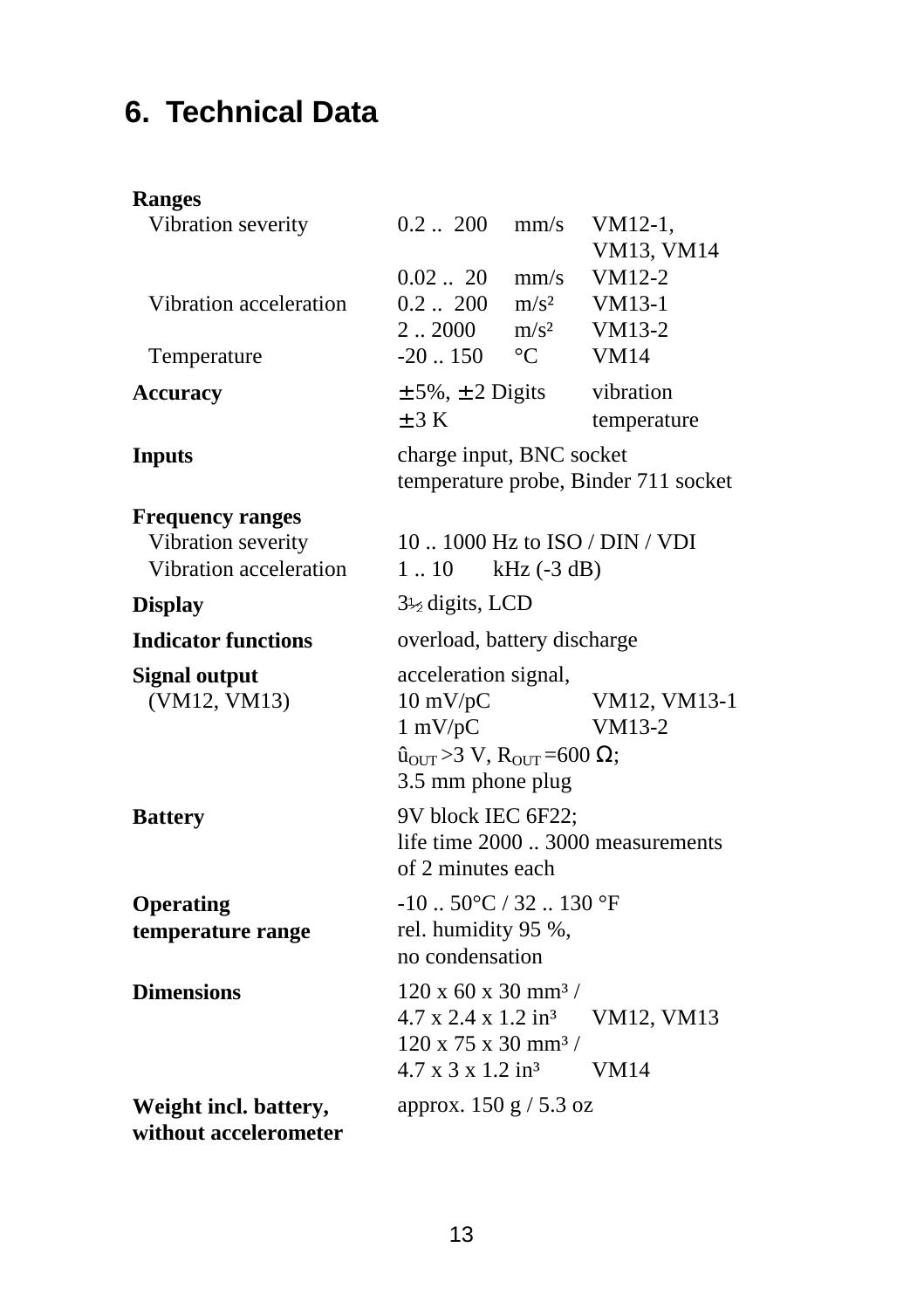| Serial no. (instrument)        |                                                                                                                                                                                                                                     |  |  |
|--------------------------------|-------------------------------------------------------------------------------------------------------------------------------------------------------------------------------------------------------------------------------------|--|--|
|                                | No.                                                                                                                                                                                                                                 |  |  |
| Accelerometer:                 |                                                                                                                                                                                                                                     |  |  |
| Serial no. (sensor)            |                                                                                                                                                                                                                                     |  |  |
|                                | No.                                                                                                                                                                                                                                 |  |  |
| Model                          | piezoelectric shear accelerometer                                                                                                                                                                                                   |  |  |
| <b>Sensitivity</b>             |                                                                                                                                                                                                                                     |  |  |
|                                | pC/ms <sup>2</sup>                                                                                                                                                                                                                  |  |  |
| <b>Resonant frequency</b>      | > 28 kHz                                                                                                                                                                                                                            |  |  |
| <b>Transverse sensitivity</b>  | $<$ 5 %                                                                                                                                                                                                                             |  |  |
| <b>Mounting</b>                | clamping magnet,<br>M5 stud bolt adapter,<br>probe                                                                                                                                                                                  |  |  |
| <b>Dimensions</b>              | $\varnothing$ 25 mm, height 55 mm<br>$\varnothing$ .98 in, height 2.2 in                                                                                                                                                            |  |  |
| Weight                         | approx. $50 g / 1.8 oz$                                                                                                                                                                                                             |  |  |
| <b>Sensor cable</b>            | 1.5 m low noise cable with<br>TNC / BNC plugs                                                                                                                                                                                       |  |  |
| <b>Accessories (included):</b> | accelerometer,<br>clamping magnet,<br>M5 stud bolt adapter,<br>vibration probe,<br>temperature probe (VM14 only)<br>sensor cable BNC/TNC,<br>signal cable 1.5 m BNC / 3.5 mm<br>phone plug (VM12, VM13 only),<br>instruction manual |  |  |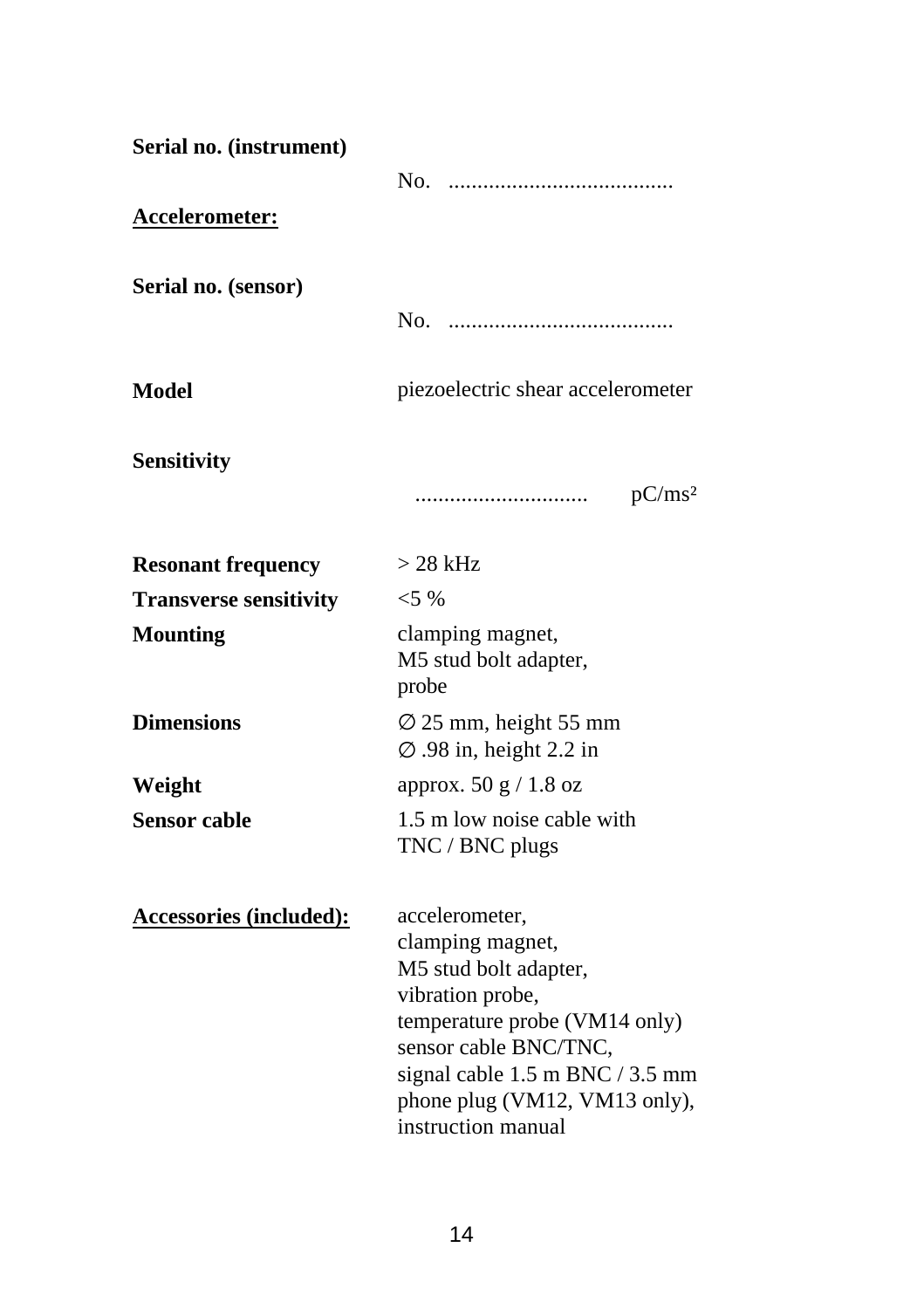## **Limited Warranty**

Metra warrants during a period of **12 months**

that its products will be free from defects in material or workmanship and shall conform to the specifications current at the time of shipment.

The warranty period starts with the date of purchase. Customer has to provide the dated bill of sale as evidence. The warranty period ends after 12 months.

Repairs do not extend the warranty period.

This limited warranty covers only defects which arise as a result from normal use according to the instruction manual.

Metra's responsibility under this warranty does not apply to any improper or inadequate maintenance or modification and operation outside the product's specifications.

> Shipment to Metra has to be paid by the customer. The repaired or replaced product will be sent back at Metra's expense.